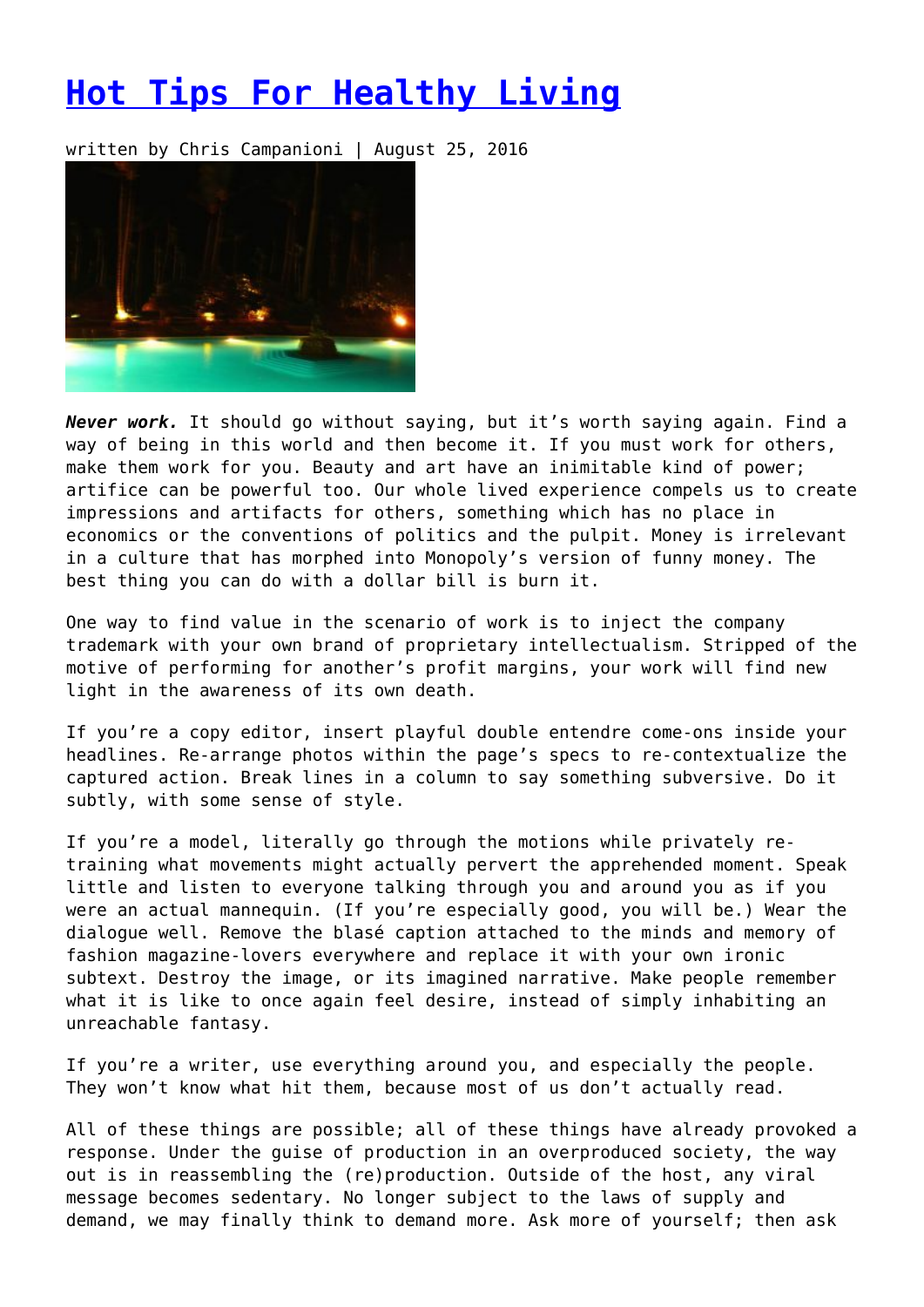more of others. Pretense and performance are your friends, and will always be. It is far better to pretend to not have than to pretend to have something you clearly do not. (In this scenario, all of us living under the assumption of free choice and liberty are all pretending, but for reasons unbeknownst to  $us.$ )

Stage the burglary and steal more than whatever you could have made out with from the real heist: the falsified narrative that keeps the cogs moving in the eternal exchange of consumers and commodities. Like the rare bullfighter who ends the bullfight with only a gesture of his arm, it is far more effective to kill someone without actually murdering them. In the physical scenario, what's done is done or will never be. Remove the symbolism behind any system or subject and the very nature of the system turns inward, reverses, implodes. It is a perspective and a process. It is a way of investigating the world, or an instruction for *feeling*. Holding you in my arms in this book is the closest things to intimacy we'll ever achieve.

\$\$\$

## *"Can you please pass me* a towel?"

Here we are at 2 Tyson Lane, a rented home with a rented pool, a rented stretch of sand and sea. In general, we only ever rent things anyway, in this life. In the next.

Minnie Mouse in Physical Form is wading, waiting, her elbows on the lip of the pool, her blonde hair pulled back, a smell like chlorine dripping from her cheeks to her chin. The automatic wave generator about to kick in, as it does every five minutes, as it did five minutes ago. I've been waiting this whole time too.

## "Excuse me?"

She was wearing a black T-shirt that said in red, *Maybe, Maybe Not.* And I wondered what was the question. Besides if I could hand her a towel, I mean. What the question was. What's underneath it all, what's inside, what's in the back of it or behind? What's at the very bottom?

It's the thirtieth birthday party of a gas magnate's son. I'm dressed in blue Gap joggers and a black tank top. I'm dripping too, but not with the smell of chlorine. In an hour, maybe an hour and a half, maybe two hours and ten minutes, maybe less, I'll be wearing khakis and a white collared shirt, a skinny black tie, the unmistakable outfit of a caterer, one who caters for others. I'd mentioned that you should never work. But at least all of this is going somewhere. At some point.

I'd like to keep it inside of me a little longer.

I hand her a towel and she places it on her right shoulder, hoisting herself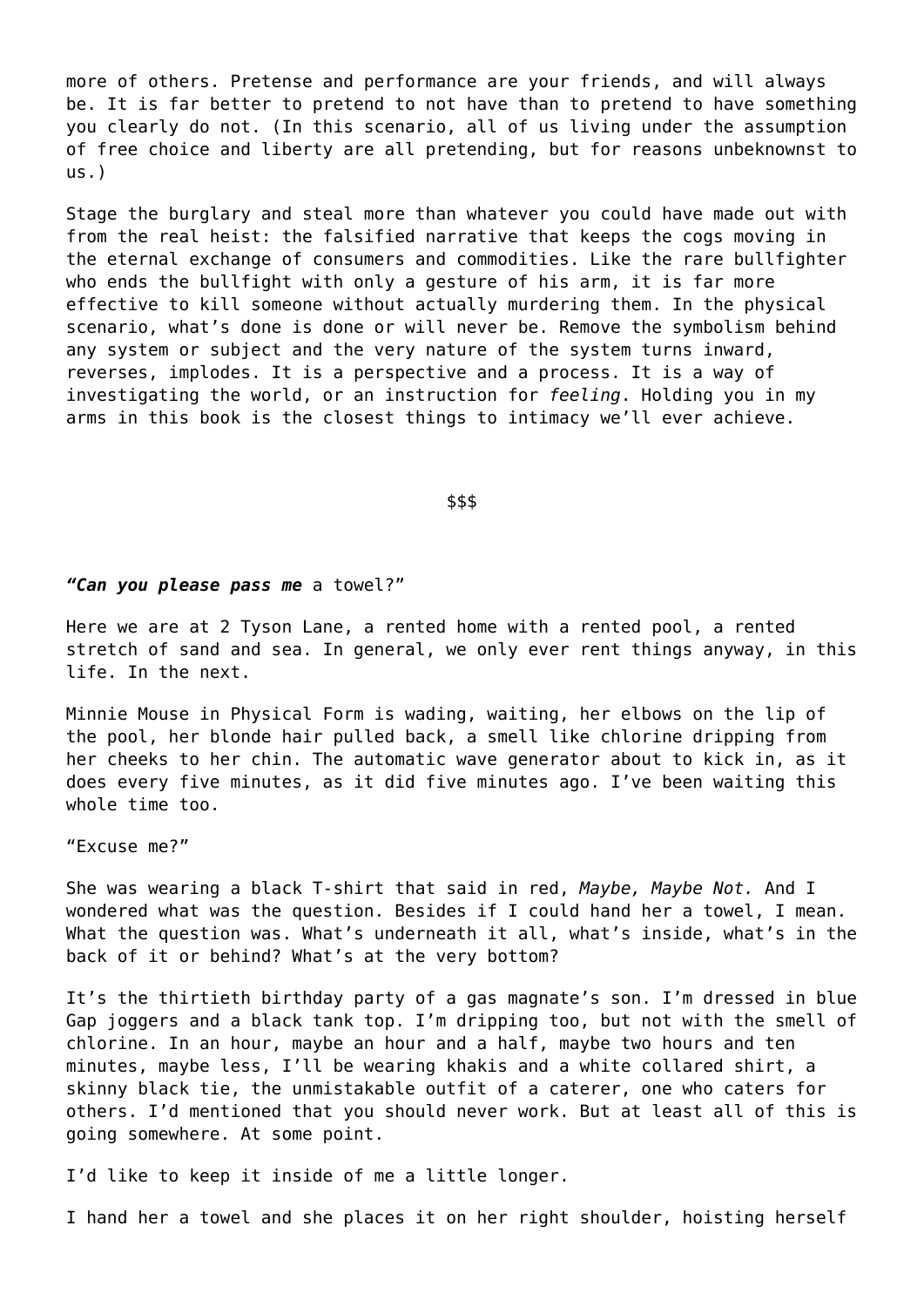out of the water, the waves that have been generating for thirty seconds, thirty-one seconds. I hear the swoosh the same moment a waiter swoops in to deliver a white peach Bellini, on a plank. He's been rented too, but we're from different rental companies, so I don't know his name. I don't ask. I know hers. Everyone knows Taylor Swift.

There's 135 dinner guests, 200 dancing guests, all of them—I guess—rented, except for maybe the parents of the birthday boy, he of the black gold gild. I look from the sheet of paper in my hand to the bar we've just finished assembling, wiping my brow, watching the other swimmers, none of them swimming. *135 dinner guests, 200 dancing guests.* Is that an estimate, I think. Is that accurate? I wondered how anyone could ever tell how many people would actually be dancing, would actually get down on the dance floor. A more accurate headcount would be 135 dinner guests, 193 white guests. But I wouldn't know that for a few more hours.

\$\$\$

*And as we watched the fiction* and continued to watch, it became impossible to not look away; servile, static, so much were we entranced by the production that we began to produce our own fictions, capturing and copying and disseminating the moving image of our many-mirrored gaze: the evidence of our own slow decay.

Fetishizing tabloid taboo, nostalgic of the manufactured past, all that was left for us was a seduction for the ritual desire of no longer being here at all. Having vanished without realizing it, what we want most of all is to vanish again. Reproduce the facts of our own death. And add a hashtag.

\$\$\$

*"Sometimes I'm like Sansa,* and sometimes I'm like, Sansa, *who are you*?"

Friend of Taylor's, also blonde, also toweled, sips and twitches, sips and twitches. No one answers her question, if it was a question. Maybe no one else is listening except me.

The others laugh. All of them except Taylor are wearing sunglasses, so there's no way of telling how false the laughs are, besides the sound itself. Usually, your eyes change shape. Your cheeks crease, your eyebrows might arch, slightly. The pale spot below your eyes fold in. None of this is visible when you are wearing oversized sunglasses in the shade. The sun dipping lower in the sky. It's almost six o'clock. The camera crews are getting situated, unloading their equipment, connecting apparati. Is that a word? *Apparati.* I like it well enough. I don't like being filmed, but it's in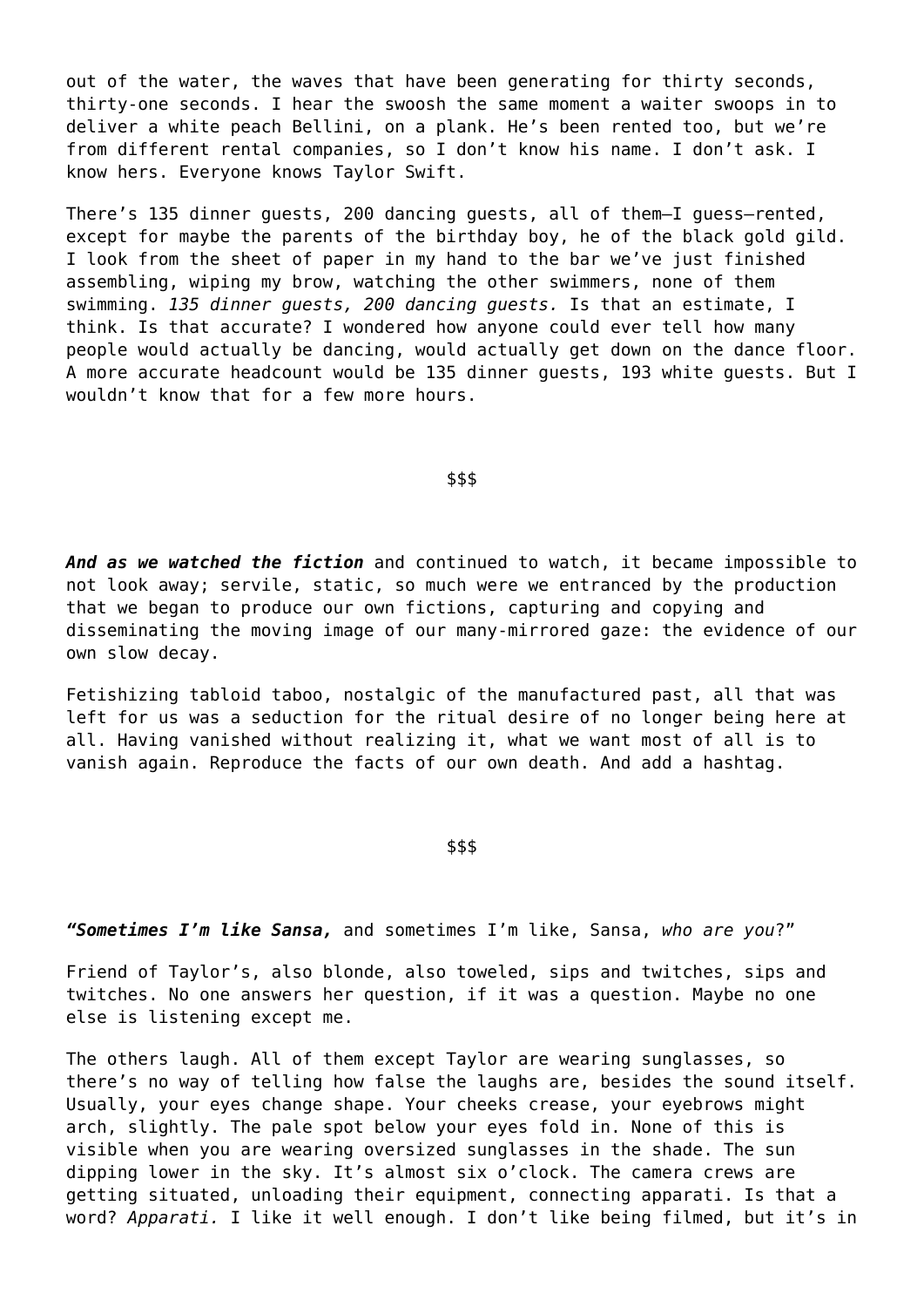the agreement. Everyone is being filmed tonight.

What they'll do with it is anyone's guess, or one person's answer. Probably a Lifetime special. Maybe E! Lifestyles of the Rich & Fortuitous. Or just a promo for *Game of Thrones*. A slow-mo recap of Taylor's friend seeing-herselfas-Sanza as Taylor smiles, nods, laughs. Cut.

Maybe they rented the cast of *Game of Thrones* too. It's early. Six-fifteen. The party doesn't start for another hour. (I glance at my sheet.) *Cocktails & Canapes on the lawn overlooking the beach*. In smaller type: *expect VERY heavy tequila consumption.* If I was this rich, I'd have to get drunk too, I think, every other evening or every evening. Just to look at myself in the mirror, my mirrored image looking back. Something I could never reconcile.

A vanishing point between grass and pool, between pool and the actual ocean. One man-made, the other natural. No longer any separation, or the attempt to remove it completely, which is still ongoing. Today, tomorrow. The next day. The ongoing special project for the systematic extermination of the real.

I listen hard, avoiding the pool-side dialogue to try to catch an actual wave. A non-motorized wave. The pulse, the ebb. It can be so relaxing, when you catch one. It can make you forget, for a moment, that a party starts in forty-five minutes. A party in which everyone knows everyone and nobody talks. Countdown to the end of the world. On camera.

\$\$\$

*It had occurred to me* from the very outset of the project, it was dangerous to remove my face from the images. Since it revealed the fact that there is nothing behind them.

#### \$\$\$

*At some point during Season 7*, Brandon Walsh walks into Casa de Walsh—his words, not mine—to the warm greeting of his family-friend-or-fuckbuddy—Wikipedia calls her, "close to the Walshes, like a cousin."

"Good to see you," Valerie says, as she's spreading peanut butter on toast.

"Good to be seen," Brandon says. Sometime during Season 7, unless I'm remember this wrong.

In a sense, Brandon's affirmation is our own, ever since we saw ourselves in a photo and wanted to see *more of them*. Hoarders of the evidence that says we have passed through here, in a world where time no longer passes. Everyone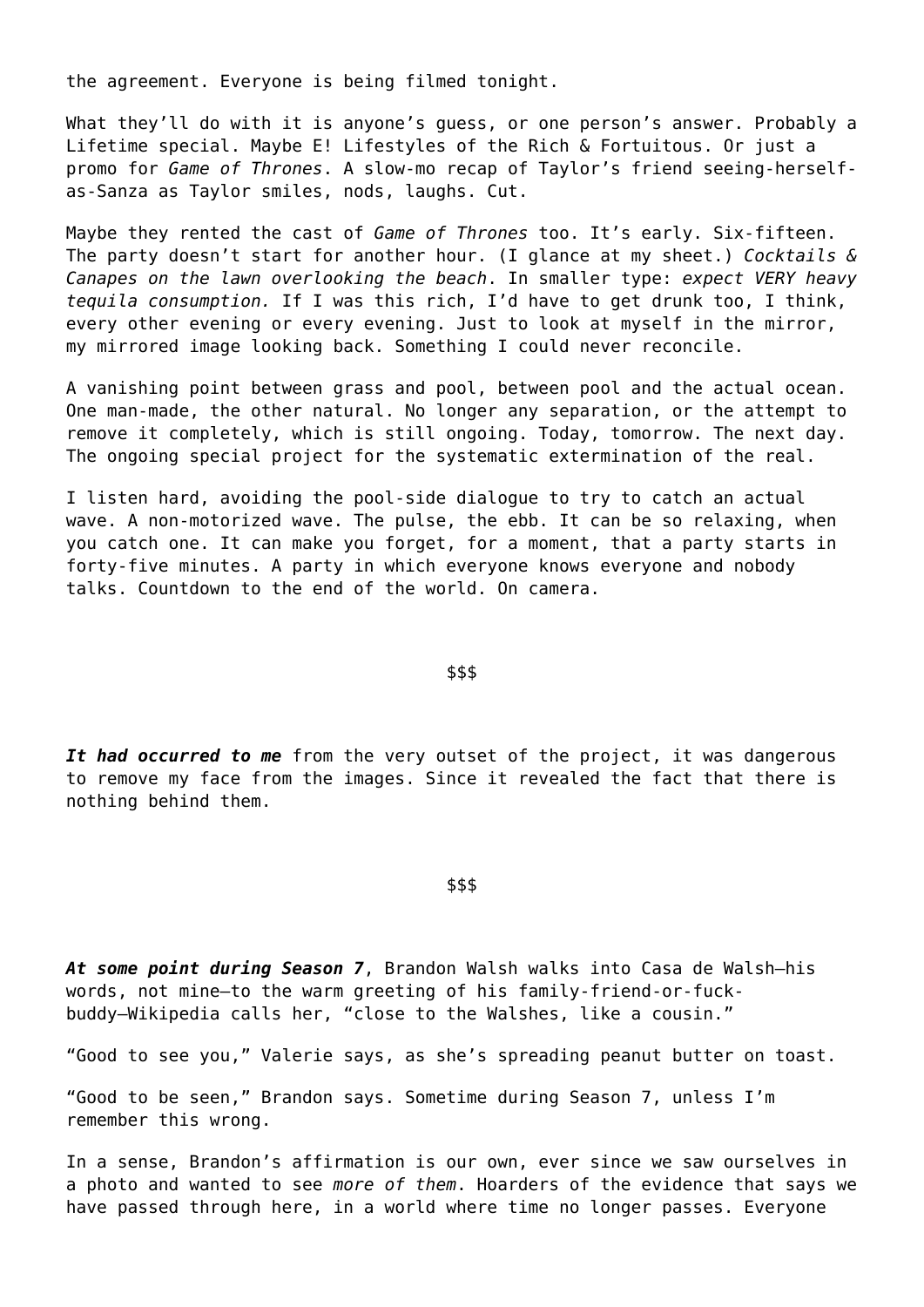preserved with the same strobe lights they've imported in the white vans parked on the gravel somewhere behind me. The long stretch of road and the big black gate that came before it. It's hard to get here. It's even harder to leave.

I've changed. Not in the emotional sense. I'm still who I am. Or who I think I am. Now I'm wearing khakis, a black belt, a skinny black tie, sweating through my white collared shirt despite the rolled-up sleeves. Despite the three undone buttons below the collar.

One, two. One, two.

The first performer is doing a sound-check in a tent they've re-constructed on top of a tennis court. What was a tennis court before they rented it, reassembled it. Removed the evidence.

Cameras are everywhere, and I don't mean our cell phones. Everyone at the party—a rented home, rented guests, rented employees—like me—are meant to pretend that the cameras aren't there. The viewers, watching it later, maybe today, are meant to pretend they *are* there, pretending or forgetting that the party was filmed in advance of its air date, carefully edited, cut, dubbed, scored, then cut again, with voiceover and carefully timed fade-outs for commercial breaks. Pretending or forgetting they've probably never been to East Hampton before and have no idea what they'd do if they actually got there. Got here.

It's never the consummation of a dream that people want. It's the desire to *keep dreaming*. The belief that we will never wake from this one.

Nothing can be left to chance, except everything, as in a dream, prescribing to rules and laws of our own making: predicated on the promise that anything can happen at any moment because the dreamer wills it. The dreamer, or the one directing. Imposing contrast, lights, shade, angles, cross-cutting, everything already predetermined by the selection of a point of view, all for the right moment or mood or mise-en-scène, the brief winking aside to an audience who is already in on the joke.

It's bait and switch. All of us pretending. All of us in on the punch line, the whole while disbelieving the fact of its imminent contact. The thrill of deception and its excessive transparency, all at the same time.

The viewers will switch places with us, but who will we switch places with? Who are we meant to replace, or become? Other than characters, literally cast in cathode rays and high-definition anti-freeze, sequestered in this film of a thirtieth birthday party, suffocating on the whole company's accumulation of oil and gas and energy as though our heads were already halfway in the oven.

Or maybe that's just how I felt, how I feel right now. Shaking a mixer above my head like I learned on TV, thinking to myself, What would have happened if TV hadn't been here?

The joy of the watcher begins and ends in the watching. It is a totality, an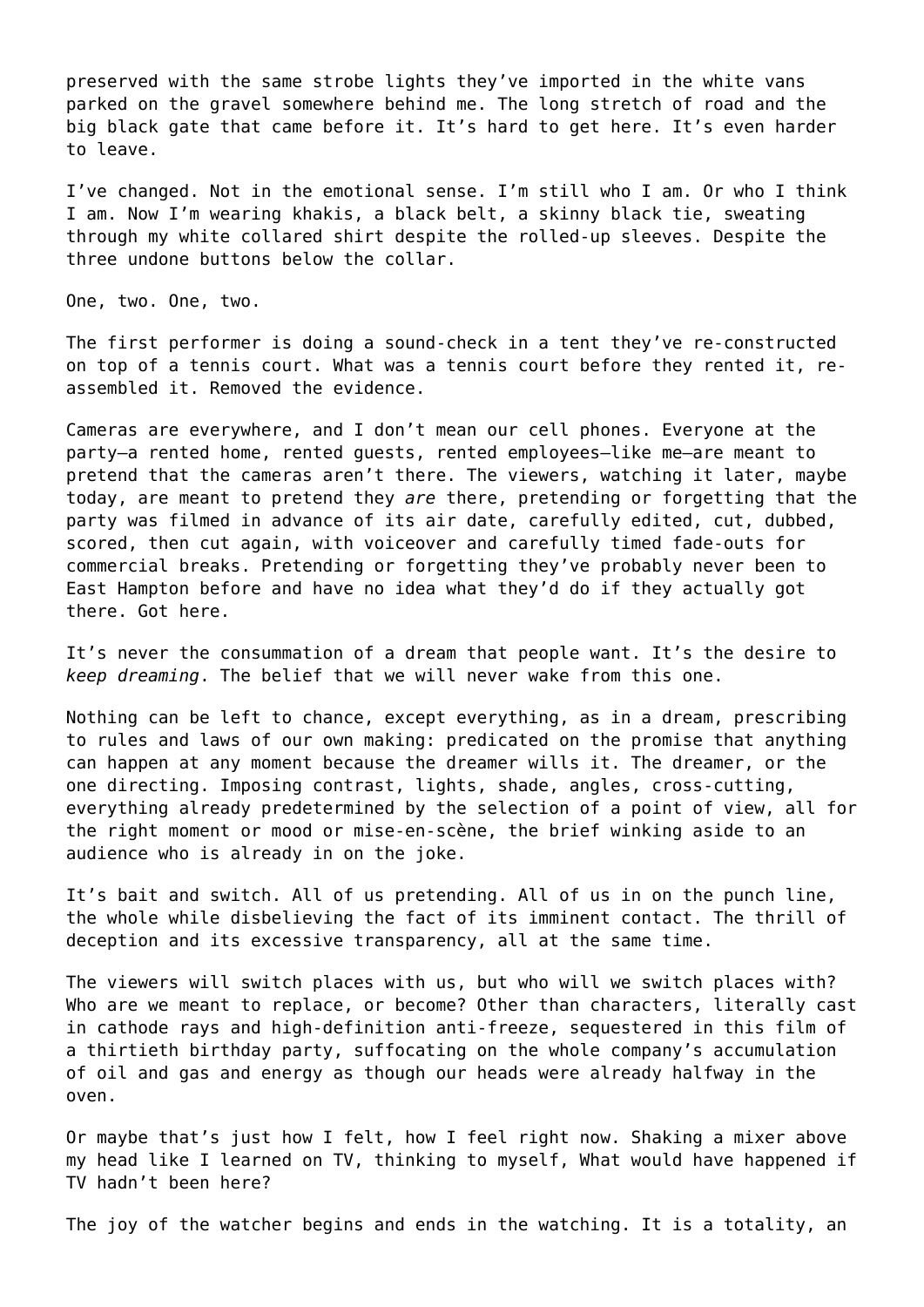end unto itself. Voyeurism, like pornography, has more to do with metempsychosis than the flesh it purports to serve up, consume. Just as with pornography, no one watching is interested in the actual sex act. We watch because we want to place ourselves in the body of the other. What used to be the role of literature has been replaced by our prerecorded realities. No longer do we read to become transported. No longer do we ever have to close our eyes.

<span id="page-5-0"></span>"Okay, well my eyes are closed … right? My eyes look completely closed," a guest asks, answers, points at a screen, as if to confirm it, hands the phone back to me. "Another one, another one, another one[.\[i\]](#page-10-0) *Please*."

I oblige, press my index to the oval, rotate the camera length-wise, repeat. Return the mobile to its owner, refill a low-ball with whisky, suck it down. But subtly, with style. Or at least in secret. Come up for air to hear Leslie Odom Jr. from *Hamilton* crooning on stage.

"What a voice!" someone in the long line that's formed in front of me shouts.

And I think about what the voice would sound like once it's been recorded, put through distribution, the channels that will make it live or make it die. Maybe the program won't need music after all. But mostly everything is better with a soundtrack. After all, the origin of cinema is the camera and a piece of music. The only way it's evolved since then is our ability to insert ourselves into the scene, anticipation of the image over all possible realities.

"Oh my god, I'm dead right now. So dead," the guest looks up from her phone, down at her phone. Up again. Seared hanger steaks float past on a butchers block. "So effing dead."

The dream of every stargazer in 2016: to see themselves die live on their own camera.

\$\$\$

*The museum is no longer A place but place Less. The museum Is everywhere. Under The pretext of saving The original we have sold Ourselves as our own Artifacts. Fossils found For the purpose of re Purposing moments into Meaning or absence Of meaning. I have no Words, & I don't*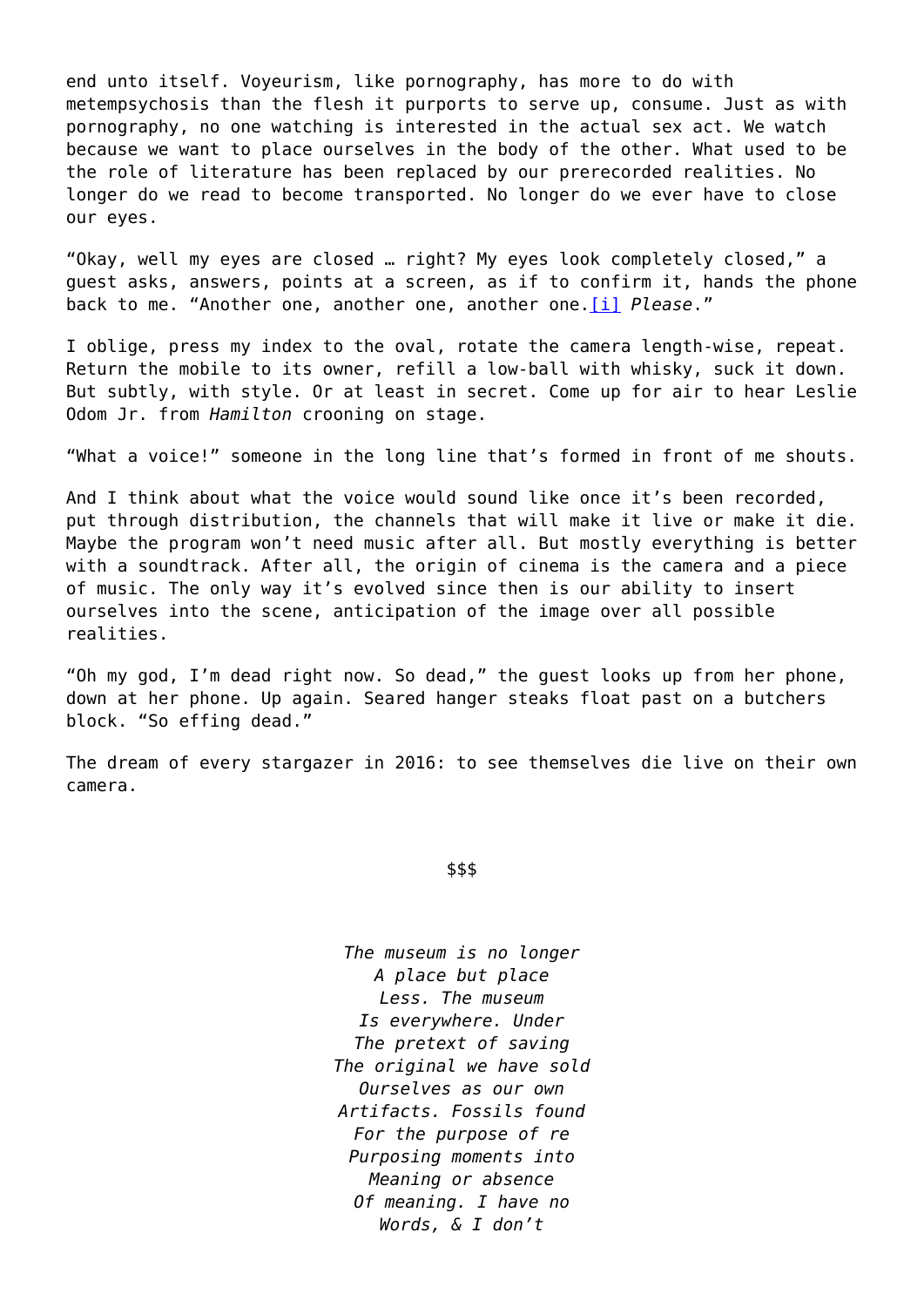*Refer only to The inexpressible. What's More or what more Can we become? Better In death than ever In life, our faces like faces In a funeral parlor Gather round & now Bow, while kneeling To stagger through The lower east side's Google-mapped representation Of the lower east side Without a chance Encounter, or the option To whistle. Trees Of concrete with leaves Printed onto them, retrospectively A parking lot's solitude & the stand-still Silence as all of this Buffers. Futuristic Scenario in which Walt Disney awakes from his cryonic suspension & understands that no time Has actually passed The lead-up to A sequel in which you & the self You play on the Internet Are put in a room & forced To look at one another Scenario involves a cross Walk of mirrors, slabs Of city that light up when you Walk over each grave Pose, every pause Before a pixel Reloads, returns On a cut-in of a coin Toss, a red bowtie & moves you never Knew you had inside or on The outside, synching Lips the way it was In childhood, to voiceover: It's all designed to make You feel good The question is—what kind Of good do you Want to feel?*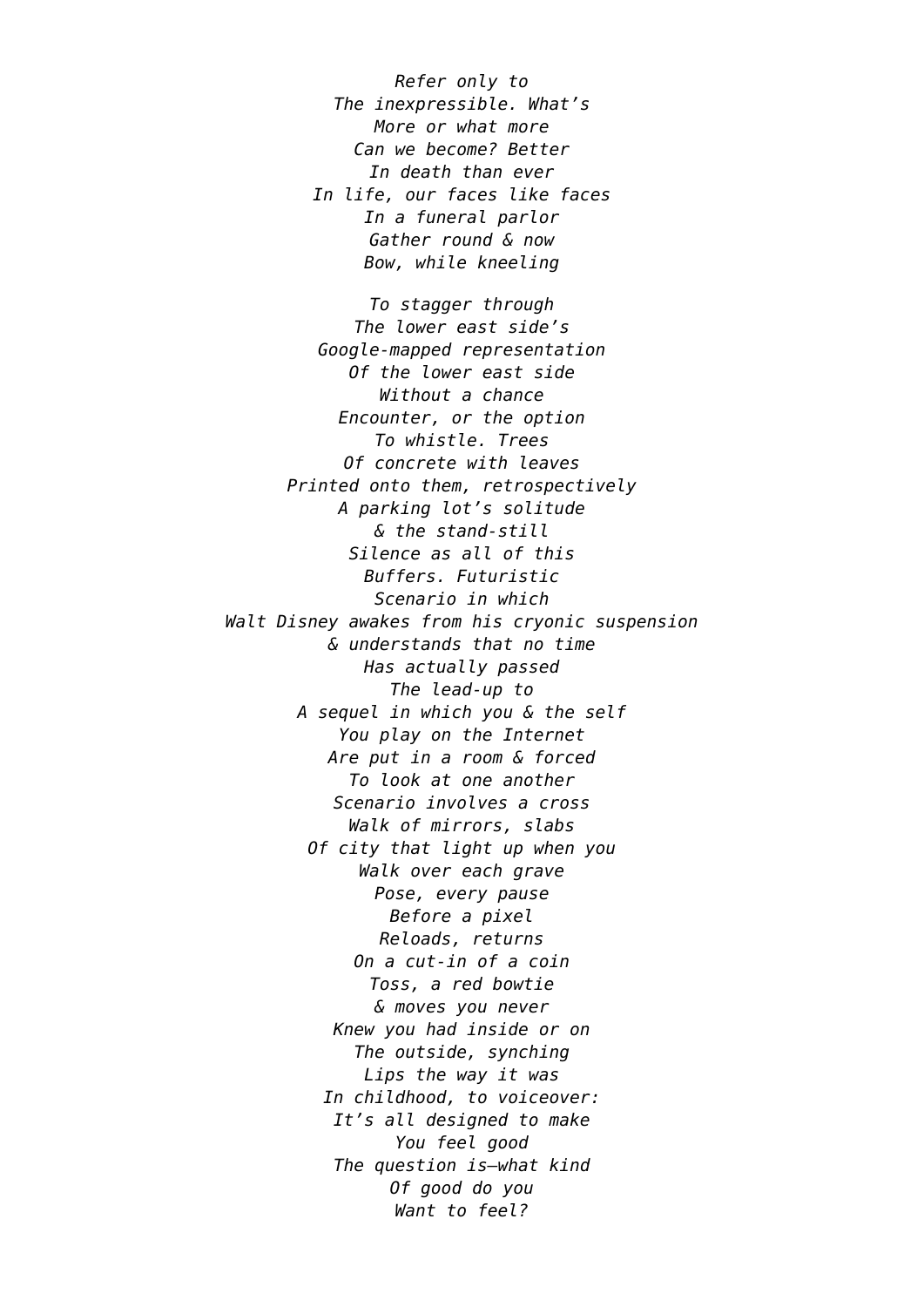*In interviews and speaking engagements,* televised or transmitted through radio, transcribed and typed out, copy and pasted from a text message or an e-mail, I'd often told people that all of these things had just come to me; I didn't have to do anything but allow myself the opportunity to experience them. Maybe I believed it; maybe I still do. But if this were written down as a script, something set to score and distributed to audiences I'll never know or meet, the general run-down of the major plot points and their sequences would look like this:

*Age 18-Current → insert myself into the media, particularly print newspapers and the literary community at large (The Record, The San Francisco Chronicle, Star-Ledger, The Brooklyn Rail, At Large, PANK, Tupelo Quarterly, et al) as an editor and writer.*

*Age 22-Current → insert myself into the fashion industry, become an object of desire for homosexuals (C-IN2, DNA magazine, the general blogosphere) and heterosexuals (Cosmopolitan, Marie Claire, Men's Health, Men's Fitness, Men's Style Guide, Levi's, Calvin Klein, Tommy Hilfiger, AXE body spray, et al), in North America and abroad (Elle Brasil, Supplementaire, Twill Magazine), for younger and older generations (One Life to Live, All My Children, various commercials and infomercials), while infiltrating the calendar's big festivals (Cannes, Tribeca Film Festival, National Underwear Day, et al) under the guise of said object of desire.*

*Age 29-Current → insert myself into the academic community, teaching and guest lecturing at various institutions in the United States (Baruch College, the College of Staten Island, John Jay, Pace University, Fordham University, Eastern Michigan University, Washington College, the City University of New York's Graduate Center) and the Internet (TEDx, Transatlantic Poetry), forming syllabi and instruction with the intended upshot of forcing interruptions, asking questions.*

*As it was in the beginning, is now, and ever shall be* → insert myself en masse into the culture industry (fashion, media, publishing, film and TV) so that I might write about it. Simultaneously consume and produce the fact of my self-commodification. Become object and author. Write into and outside of the culture industry without anonymity or alias. Destroy it, or destroy myself.

To date, I had done well not to achieve the latter. My success with the former endeavor was up for question. But I guess that's the point. To always have something left to question. Of myself and others.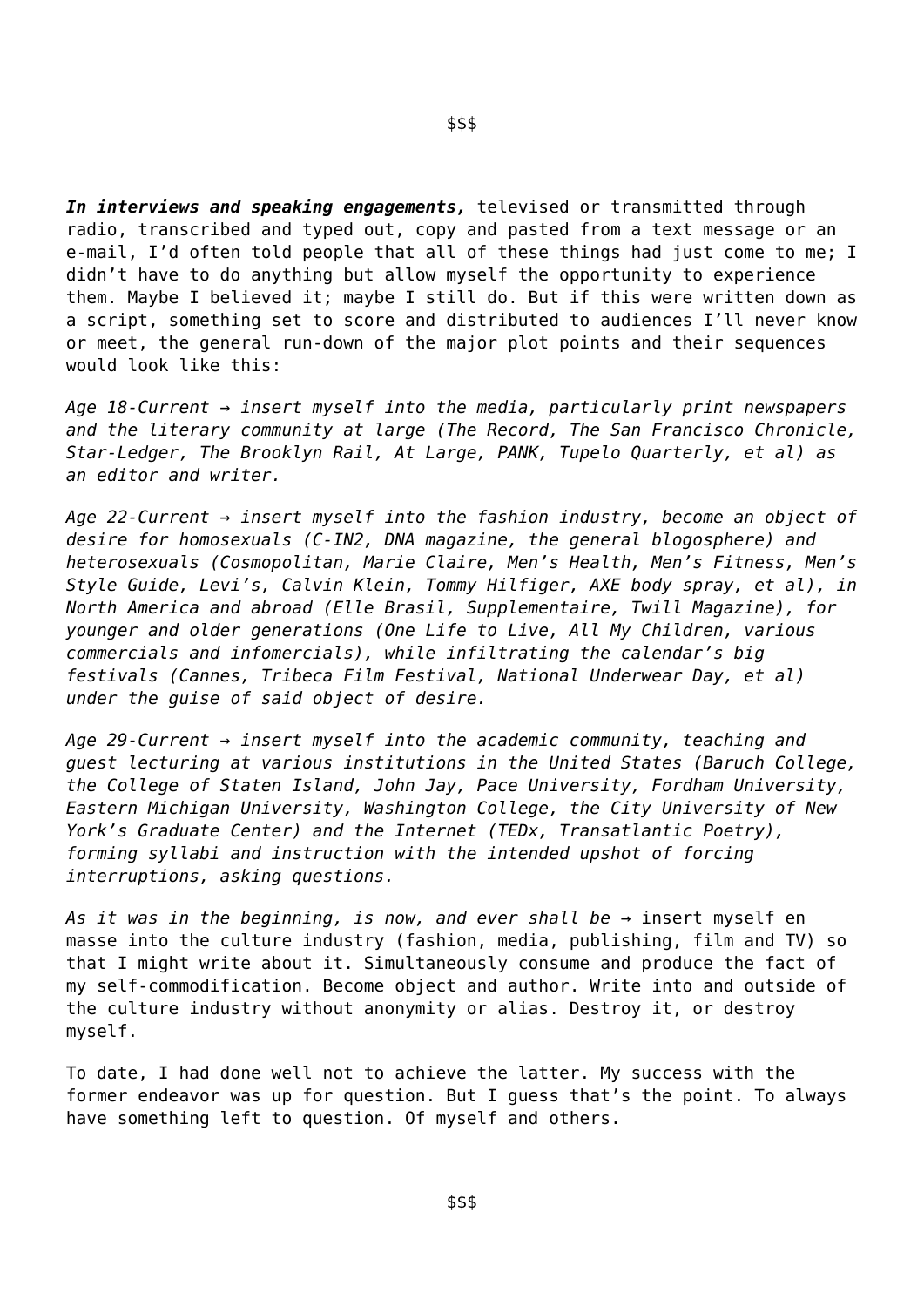*The greatest crime of Post Internet* culture's overseers was to make people culpable for their own demise. No one gets shipped to death camps anymore; we have taken ourselves there, willingly and enthusiastically. Arrested development no longer had to be coercive once its trapping became a soughtafter commodity; prisons can be a pleasure, and in fact they've become our one true pleasure in this world. We strive toward the bars in the light of the new day and our backlit screens. Grasping with our head down, the better to bear it.

\$\$\$

*When I wrote Tourist Trap* in 2006, living and working abroad, I was optimistic, passionate, brash, happy, young, or young enough, to not know better. I was twenty-one. On the verge of graduation, the verge of *becoming something else*. Pre-meditated movement. MapQuested directives. What did I have to feel enraged about? Except everything. I never thought this nightmare would ever actually come true. Or inwardly, maybe I did think it would and that's why I wrote it. Facts are problematic. Self-knowledge is a dangerous game.

Whatever the case, I was responding to tourism and its inherent violence, our penchant for a pleasure that consisted in discovering the natural in what was deemed artificial and counterfeit. Destroying ersatz cultural markers to erect what? Something new, something untainted or untarnished, or better still, unrecognized. Unrecognizable. Something invisible. Incapable of being apprehended.

But there isn't any option, any longer. Terrorism, cultural terrorism, the real, the counterfeit, the violence of each gaze. The telescoping of all of them in a single thrust of flesh in the museum of our self-curated newsfeeds. Each of them is the same and none of them exist because of the selfsame markers of their makeup. Everything and all at once. Our only choice is the filter we use to record the memory of our camera eye, and how we choose to play it back.

My parents prefer the living room. A black box that is more like a mirror: the meeting point where everyone comes to witness themselves in the gaze of a future that was taped months ago.

Our pleasure is no longer in discovering the natural; we want to discover new ways to desert it. In fact, our pleasure principle has, in the last decade, turned on its head. We want to discover, not the real, but its opposite, the calm cool gaze of a snapshot duplicate. Our entire existence might collapse if we could not accumulate it, signify it with serialization. In the pursuit of our own canonization we have cannibalized ourselves, simultaneously glutted and emaciated—and still, we swallow graciously.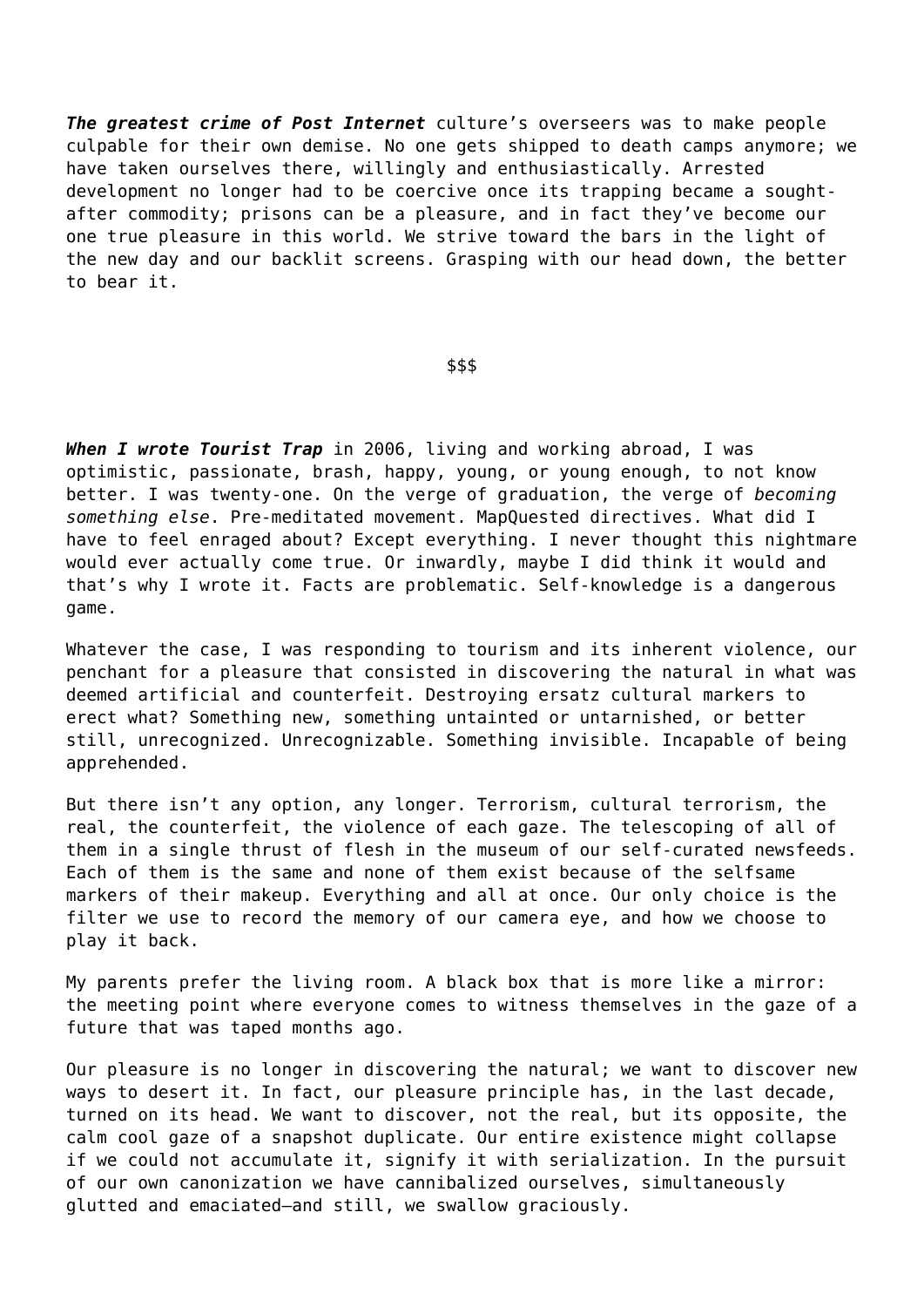When I look back at Taylor Swift, she is biting her nails, sucking her cuticles, damp and trembling. A body movement that imitates the pulsating ambiance of a camera on a dolly. A scenario cut before it's presented in the spread-out series, probably to make room for my dialogue, my response to her pressing question. Which was silence.

I don't want to return to 2006. I miss nothing. Hardly any writer does, that's why we write. So we can salvage it: moments, words, sensations of being, or not being. *Play this back.* Dying for having been discovered, or for discovering nothing beyond the mountains except their hallucination.

I am still dreaming of the moment they decide to say *That's a wrap*, and: *Moving on*.

\$\$\$

#### *I know some hot tips for healthy living*.

Would you like to know now or later? Or should I have you—

Guess?

I blink, it's a quarter to two. I blink, it's two o'clock. The Late Night Pool Party is supposed to start now, I remember, without glancing at my sheet of paper. The Late Night Pool Party has already started, though, half a dozen guests in my purview stripped without montage or split-screen or fade-out or cut. So many splashes I can't hear the wave motor kick in.

I blink and shake my head.

She answers anyway.

"Well you can drink a mix of Pepto Bismol and 24-Hour Energy, two at a time," she adds. "You can keep drinking that way. Doing drugs, whichever."

She pauses, as if she's testing me, as if this is a lighting test, maybe. As if this isn't already being filmed? I think, but shrug it off by way of blinking. In between now and then, the past and the persistently-pictured present, there are buffet tables, an ice luge, Summer Watermelon Jell-O shots, a Shake Shack station, cookies from Levain Bakery, a cake presentation, individual birthday cakes from Momofuku, a few speeches, a few more performances from *Surprise Performers*, and a touching father-and-son hip-hop duet.

"What else? What else?

"You can double up on multivitamins," she interrupts herself, trembling, brushing her brown hair out of her blue eyes. "Wash your hands super well. Order a burger instead of a salad."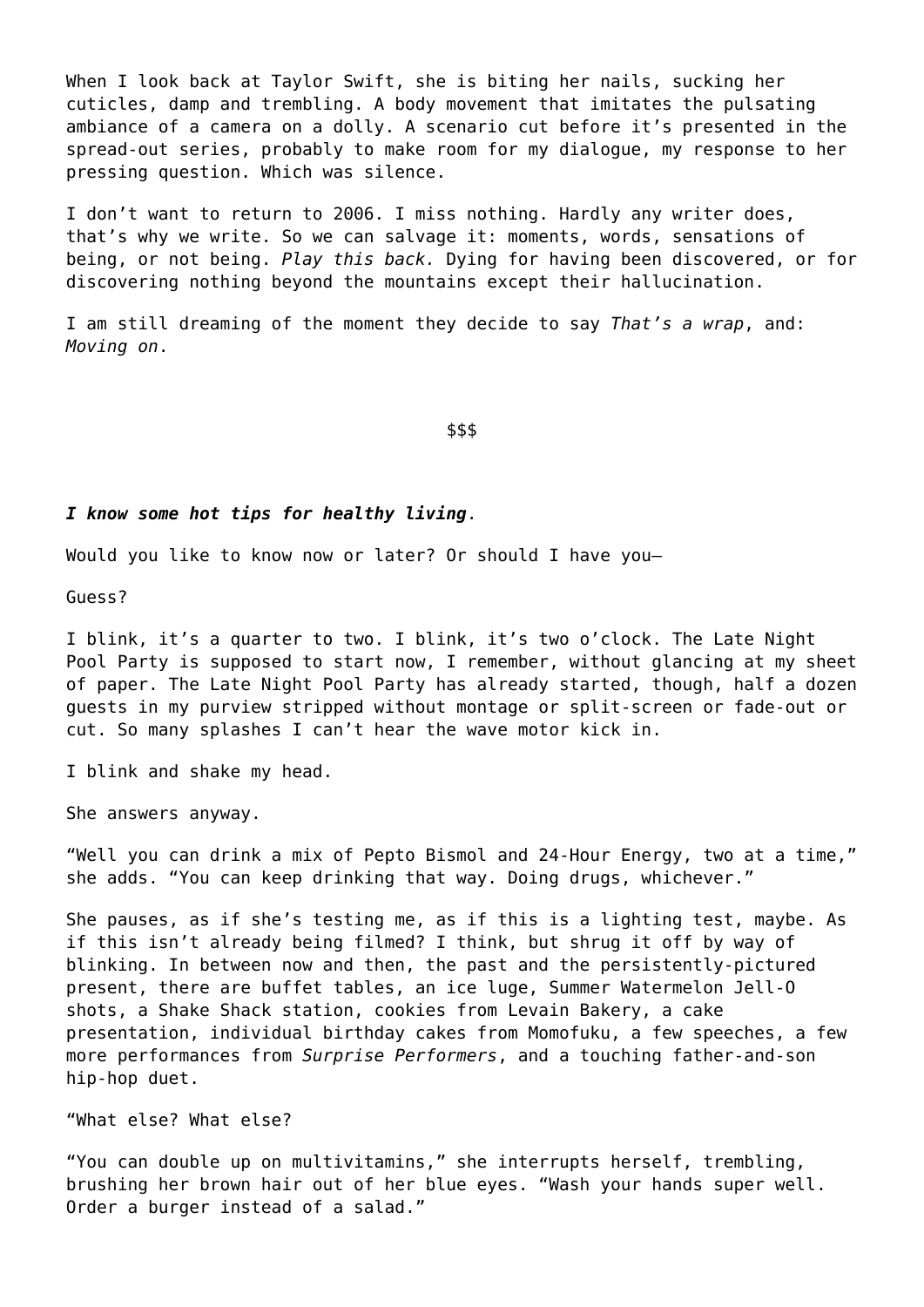"Didn't you—"

"I did," she cuts in, placing her palms together in prayer and rocking her head a little closer in my direction. Closer and then farther, as if she were bobbing for apples. "And so I powdered my nose."

I blink and wonder what's next. I mean after this. *Late Night Pool Party.* It ends on its own ellipsis. The sheet, I remember, read: *2AM …*

The assembly line doesn't stop in a surplus; the demand isn't the supply itself but the wish to keep supplicating before the altar of production. The assembly line says, *Stay on* … and I wonder if I'll have to stay on forever, standing in front of strangers and behind a bar, or if I'll be forced to leave the moment the camera crews do. After all, I think, what's the point if there's no one here to film it? Reality was lived so it might be recorded, at least in my case, me who's watched all of it, who's tried to write as much of it down as time and space allowed. I was meant to serve people cocktails. To keep them sated. To keep them smiling. To *keep* them, as plastic keeps, sterilized and halted. Instead I've already been imagining what this moment feels like with the new Rihanna playing over the tepid dialogue (her words in my ears again: *You can … you can … you can …* choose to mute this).

*Been waiting on that sunshine Boy, I think I need that back*

The constant change of place and camera angles and sound clips and audio cues in the everyday world have saturated me to the point of never-not-hearing-asoundtrack at the same time that it fragments my line of vision into successive sequences, a rapid-fire schizophrenic perception that has made me who I am or what we all are today. What we will never again be. Spectators no longer, but actors.

*What are you willing to do? Oh, tell me what you're willing to do?*

If you listen long enough or hard enough, it's easy to imagine Rihanna asking you the question. You, the viewer. You, the actor. It is only ever always you.

"So are you going to come in too?" she asks, already in the process of disrobing, me still and silent for the first time tonight. The rain had already washed away the humidity and the mosquitoes hours ago, between Headliner #1 and Headliner #2. Between hot tips for healthy living. Hers and mine. Between me and her. Me and you. The night was calm and cool. I thought about sliding my body inside my sheets, what that would feel like. When that would be. If I'd ever get there. If I'd ever get here. My brief winking aside.

<span id="page-10-0"></span>"Or are you just going to watch?"